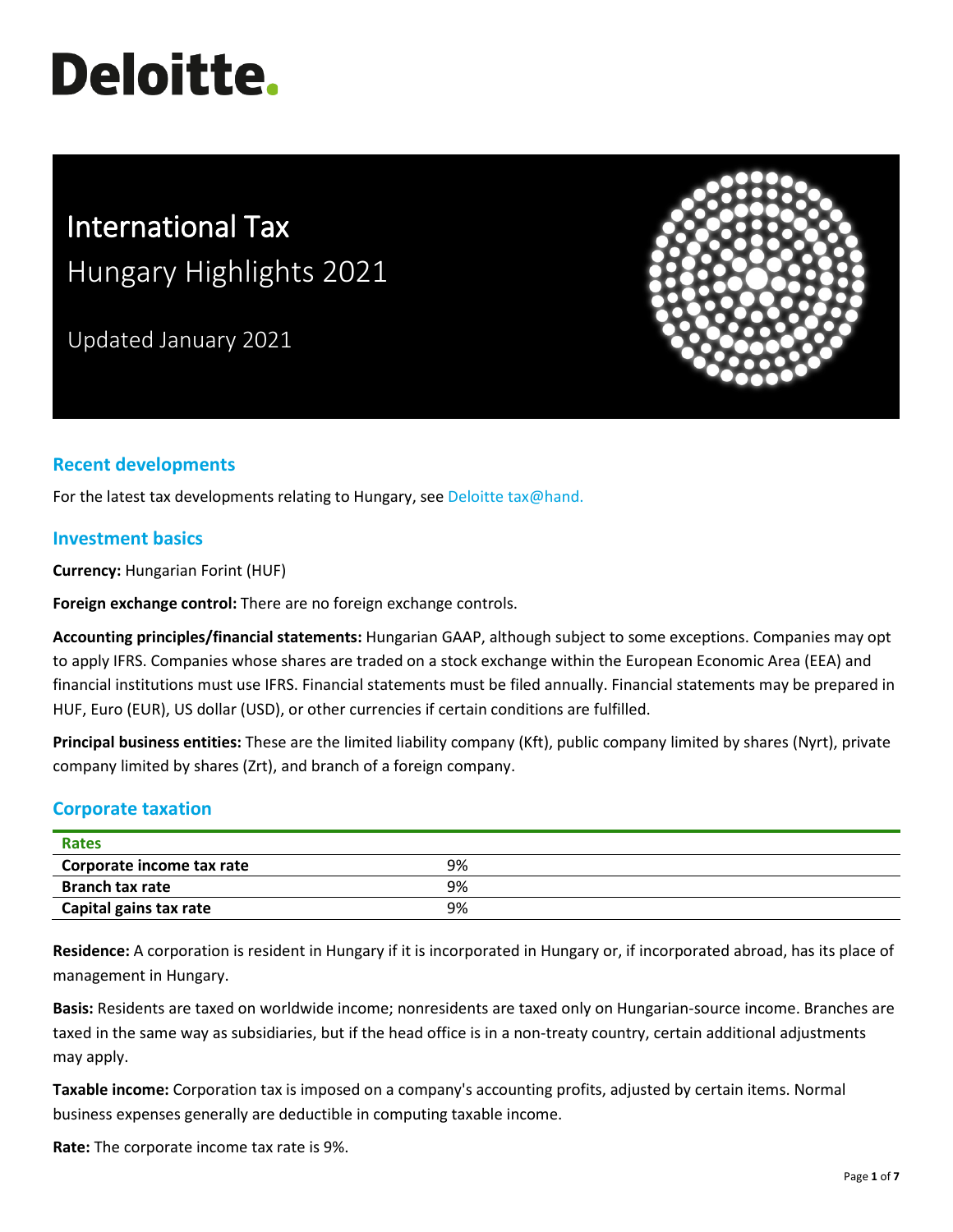**Surtax:** Various surtaxes are levied at a range of rates on financial institutions and financial transactions; telecommunication services; and insurance, retail, and energy companies. Some of these surtaxes are based on income; others are based on revenue or total assets.

**Alternative minimum tax:** An alternative minimum tax may apply in certain circumstances.

**Taxation of dividends:** Dividends received by a Hungarian company are exempt from corporation tax, except for dividends distributed by a controlled foreign company (CFC).

**Capital gains:** Capital gains are taxed as part of the accounting profit, at a rate of 9%. However, no tax is due if the participation exemption applies. Capital gains realized by a nonresident shareholder from the sale of its shares in a Hungarian company generally are not taxable, but Hungarian taxation may apply where shares are held in a Hungarian real estate company by a shareholder resident either in a non-treaty country, or a tax treaty country where the relevant treaty so provides. In that case, gains are taxable at a 9% rate.

**Losses:** Tax losses may offset up to 50% of the profit before tax of the relevant financial year. Tax losses generated before 2015 may be carried forward until 2030, but tax losses incurred in 2015 and subsequent years may be carried forward for only five years. Losses must be used on a FIFO (first in, first out) basis. The carryback of losses is not permitted. Special carryforward limitations apply to mergers and acquisitions.

**Foreign tax relief:** Hungary's tax treaties usually provide an exemption for active income and a credit for passive income. In the absence of a tax treaty, domestic law provides a credit for foreign taxes paid.

**Participation exemption:** A participation exemption applies to dividends received, without any holding requirements. A participation exemption also applies to capital gains derived from the sale of an investment if its acquisition was reported to the Hungarian tax authorities within 75 days, but the taxpayer must hold the shares in the subsidiary (which cannot be a CFC) for at least one year. Similar exemption rules apply to capital gains derived from the sale of qualifying intellectual property (except that the reporting of the acquisition is due within 60 days).

**Holding company regime:** See "Participation exemption," above.

**Incentives:** Development tax incentives apply in the form of tax credits for certain investments, depending on the amount of the investment, the industry, and the region within Hungary. In addition, a tax-deductible "development reserve" set aside for material investments may apply. As from 2021, the maximum deduction is extended to the amount of the profit before tax. Prior to 2021, the maximum was EUR 30 million (equivalent to HUF 10 billion). R&D tax incentives allow for a double deduction of qualifying R&D costs. R&D tax incentives may be shared with associated enterprises that are Hungarian corporate taxpayers where certain conditions are fulfilled. A special deduction from taxable income is available for investments in start-up companies subject to a maximum of EUR 60,000 per company (equivalent to HUF 20 million). Tax credits may be available for sponsoring certain sports or film organizations. A tax credit also is available for investments made for energy efficiency purposes. A 50% deduction from taxable income is available for profits on royalties.

#### **Compliance for corporations**

**Tax year:** The tax year generally is the calendar year, although a taxpayer may elect a different financial year that also applies for tax purposes. The tax year generally is 12 months but may be shorter in certain cases.

**Consolidated returns:** Each company files a separate tax return. However, companies may form a tax group for corporate tax purposes (subject to conditions). Members of a tax group may offset losses against the profits of other group members and enjoy simplified transfer pricing rules.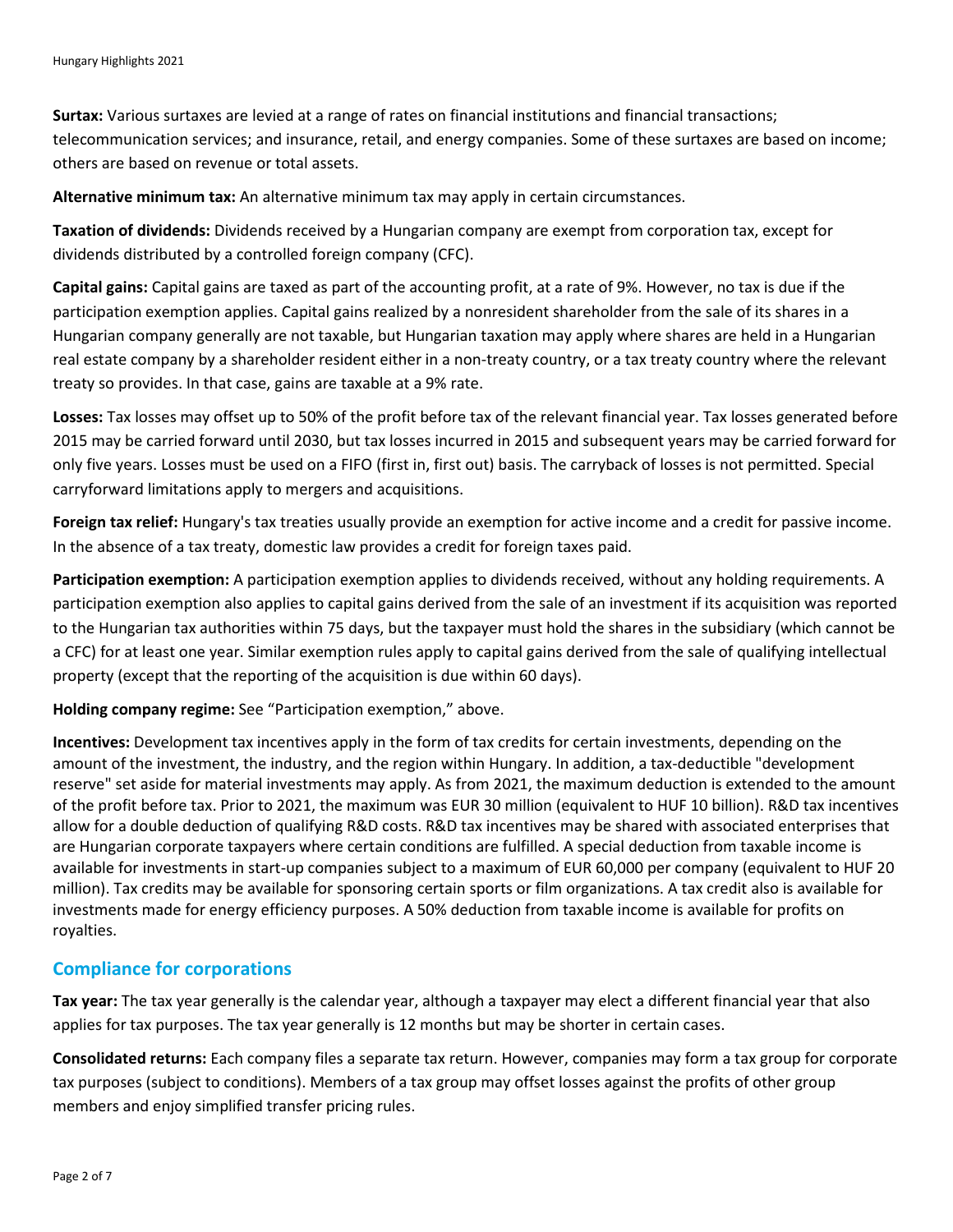**Filing and payment:** A self-assessment regime applies. Corporate tax returns are due by 31 May of the year following the tax year, or within five months of the year-end for a non-calendar financial year.

**Penalties:** A 50% tax penalty (200% in certain cases) is imposed on underpayments of tax; late payment interest applies at the base rate of the national bank of Hungary increased by 5%. There also are default penalties.

**Rulings:** A taxpayer may request an advance ruling on the tax consequences of a proposed transaction. Advance pricing agreements (APAs) are available.

#### **Individual taxation**

| Rates                      |     |  |
|----------------------------|-----|--|
| Individual income tax rate | 5%، |  |
| Capital gains tax rate     | 15% |  |

**Residence:** An individual is resident in Hungary in the following cases: (1) they are a Hungarian citizen; (2) they have a permanent home exclusively in Hungary; (3) the center of their vital interests is in Hungary; or (4) where residence cannot be determined based on the permanent home or the center of vital interests, the individual's habitual abode is in Hungary. An EEA citizen will be regarded as a Hungarian tax resident if they are present in Hungary for a total of at least 183 days during a calendar year.

**Basis:** Hungarian resident individuals pay tax on worldwide income; foreign resident individuals are taxed only on Hungarian-source income.

**Taxable income:** Employment income is taxable, as is income derived from an individual's trade or profession.

**Rates:** The general personal income tax rate is 15%. Dividend income and bank interest also are subject to a rate of 15%.

**Capital gains:** Capital gains generally are taxed at a rate of 15%.

**Deductions and allowances:** Subject to certain restrictions, deductions are granted for capital gains on the disposal of real estate. A family tax allowance also may apply.

**Foreign tax relief:** Hungary's tax treaties usually provide an exemption for active income and a credit for passive income. In the absence of a tax treaty, domestic law provides a credit for foreign taxes paid.

# **Compliance for individuals**

**Tax year:** The tax year is the calendar year.

**Filing status:** A self-assessment regime applies and individuals are required to file their own returns. Married individuals are treated as separate taxpayers.

**Filing and payment:** Personal income tax and social security generally are paid through withholding. Tax returns and the payment of any tax are due by 20 May following the tax year. An extension to 20 November may be granted where certain requirements are met.

**Penalties:** A 50% penalty (200% in certain cases) is imposed for underpayment of tax; late payment interest at the base rate of the national bank of Hungary increased by 5% also is levied, as is a default penalty.

**Rulings:** A taxpayer may request an advance ruling on the tax consequences of a proposed transaction.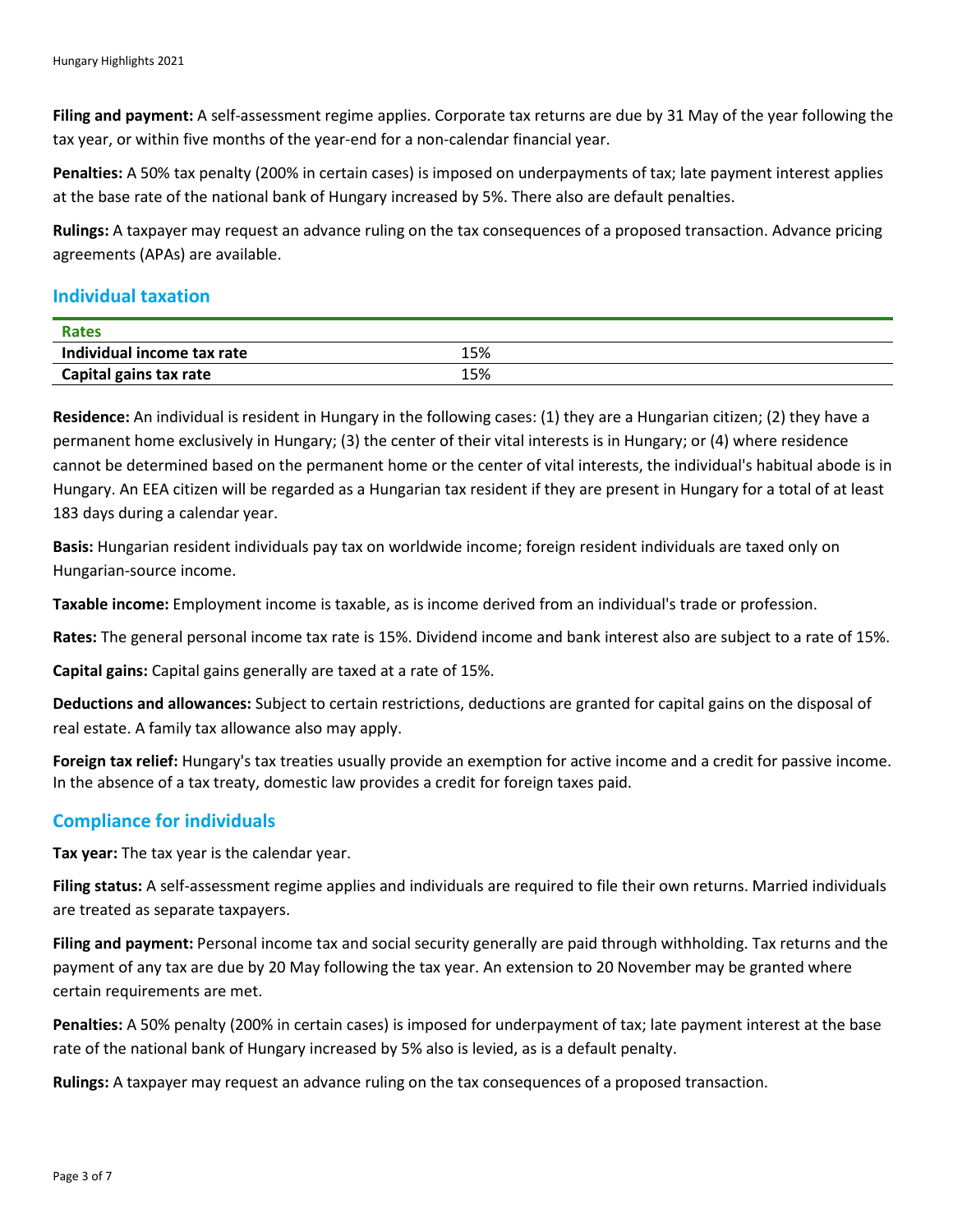#### **Withholding tax**

| Rates                              |                  |                   |                     |                   |
|------------------------------------|------------------|-------------------|---------------------|-------------------|
| Type of payment                    | <b>Residents</b> |                   | <b>Nonresidents</b> |                   |
|                                    | Company          | <b>Individual</b> | Company             | <b>Individual</b> |
| <b>Dividends</b>                   | 0%               | 15%               | 0%                  | 15%               |
| <b>Interest</b>                    | 0%               | 15%               | 0%                  | 15%               |
| <b>Royalties</b>                   | 0%               | 15%               | 0%                  | 15%               |
| <b>Fees for technical services</b> | 0%               | 15%               | 0%                  | 15%               |

**Dividends:** No withholding tax is levied on dividends paid to a legal entity. Dividends paid to an individual may be subject to personal income tax at a rate of 15%, unless the rate is reduced under a tax treaty.

**Interest:** There is no withholding tax on interest paid to a legal entity. Interest paid to an individual is subject to personal income tax at a rate of 15%, unless the rate is reduced under a tax treaty.

**Royalties:** There is no withholding tax on royalties paid to a legal entity. Royalties paid to an individual are subject to personal income tax at a rate of 15%, unless the rate is reduced under a tax treaty.

**Fees for technical services:** There is no withholding tax on fees for technical services paid to a legal entity. Fees for technical services paid to an individual are subject to personal income tax at a rate of 15%. For nonresident individuals, tax only applies if the services are provided through a fixed base maintained in Hungary.

**Branch remittance tax:** There is no branch remittance tax.

#### **Anti-avoidance rules**

**Transfer pricing:** Where the consideration applied in related party transactions is not at arm's length, the transfer pricing rules require an adjustment to the tax base. The following transfer pricing methods may be used: comparable uncontrolled price method, resale minus method, cost-plus method, transactional net margin method, and profit-split method. If none of these methods leads to a proper result, the taxpayer may apply any other defensible method. Documentation requirements apply for related party transactions, and APAs are available. Hungary has adopted countryby-country reporting requirements.

**Interest deduction limitations:** "Exceeding borrowing costs" are deductible up to the greater of 30% of the taxpayer's EBITDA (earnings before interest, tax, depreciation, and amortization) or EUR 3 million (equivalent to HUF 939 million calculated at the HUF/EUR exchange rate applicable on 12 July 2016). For companies in a corporate tax group, exceeding borrowing costs and EBITDA figures are calculated on a consolidated basis. Exemptions for standalone entities and members of a consolidated group for financial accounting purposes apply. Exceeding borrowing costs may be carried forward indefinitely, and unused interest capacity may be carried forward for five years. Loans concluded before 17 June 2016 (and not modified thereafter) are subject to the previous thin capitalization rules that apply a 3:1 debt-to-equity ratio (bank loans excluded), although a taxpayer may opt to apply the current rules instead.

**Controlled foreign companies:** A CFC is a foreign entity in which a Hungarian company holds a direct or indirect participation exceeding 50%, or a foreign permanent establishment (PE), if the tax paid by the subsidiary/PE is less than the difference between the tax that would have been payable in Hungary on the same revenue and the tax actually paid.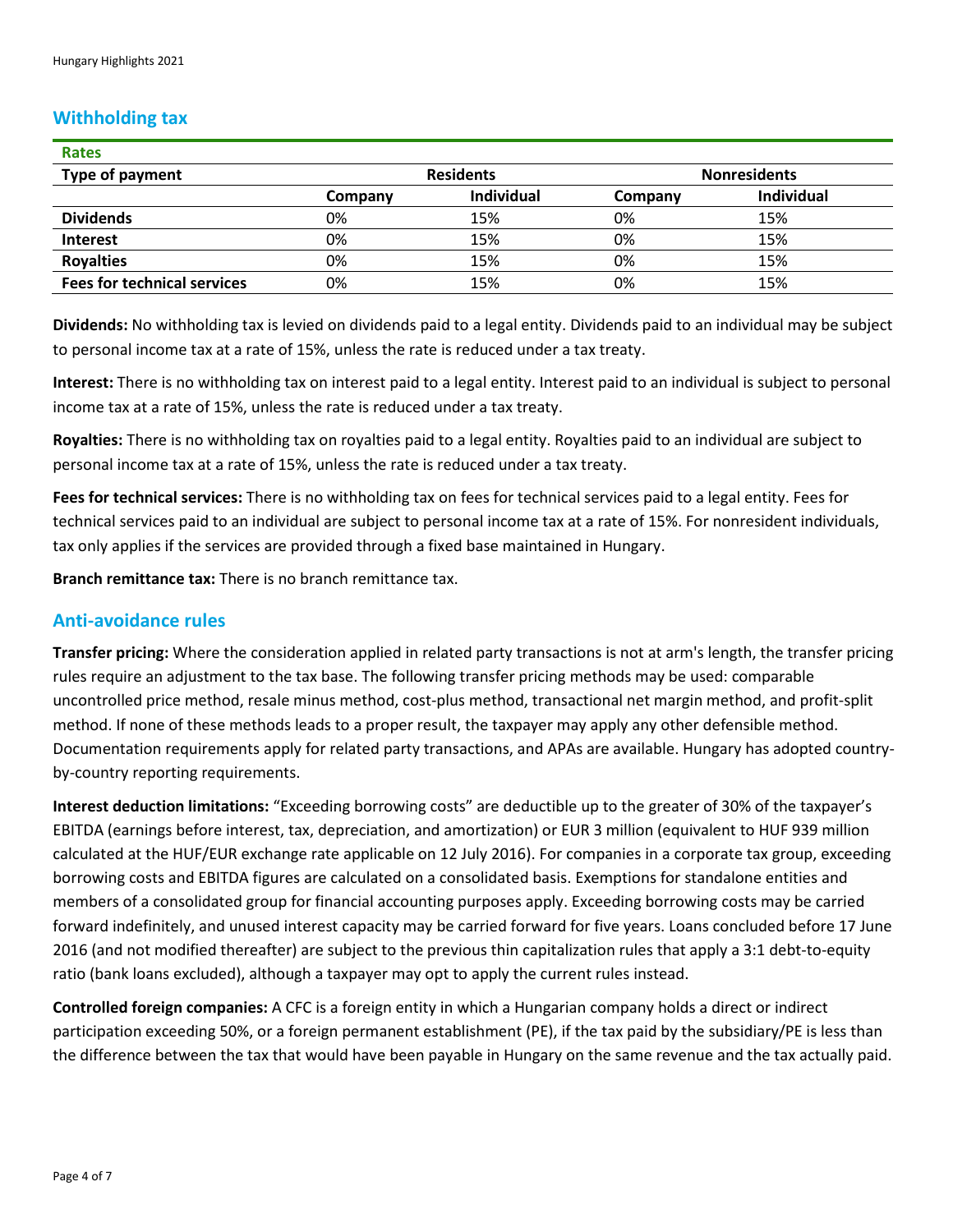A foreign entity (or PE) does not constitute a CFC where it realizes income only from genuine arrangements. Arrangements are not genuine if they are carried out primarily to gain a tax benefit and the significant people functions in terms of the assets owned and risks borne by the foreign entity are performed by a Hungarian parent company.

The proportionate part of the undistributed income from non-genuine arrangements of a CFC is taxable in Hungary as part of the taxpayer's tax base. Exemptions relating to the amount of pretax profit, profit from nontrading activity, and ratio of operating costs and pretax profit may apply, unless the CFC is in a country that is included in the EU list of noncooperative states. PEs in third countries (i.e., outside of the EU or the EEA) may obtain an exemption from CFC status if the country of the PE has concluded a tax treaty with Hungary that does not contain a "savings clause."

**Hybrids:** Where a Hungarian taxpayer enters into an arrangement with related parties or is a party to a structured arrangement that results in a hybrid mismatch, costs are not deductible. No exemption is available for income realized by a Hungarian taxpayer where a payment is made under a financial instrument or by a hybrid entity and a hybrid mismatch arises, nor is an exemption available if the income arises from a payment made to a disregarded PE unless it is situated in a non-EU country with which Hungary has concluded a tax treaty and the treaty provides for an exemption.

**Economic substance requirements:** A deduction from tax or taxable income, or any other tax benefit is only available if the underlying arrangement has valid business reasons and is in line with the purpose and intent of the relevant tax rules. The economic substance should be properly documented.

**Disclosure requirements:** Hungary has implemented its mandatory disclosure rules based on the EU mandatory disclosure directive (DAC 6). The Hungarian reporting deadlines are consistent with those in DAC 6 and are postponed until 2021.

**Exit tax:** In line with the EU anti-tax avoidance directive (ATAD), as from 2020, unrealized capital gains are subject to corporate income tax when a taxpayer transfers its tax residence to another country (within or outside the EU). Exit tax does not apply to assets that remain in Hungary. However, the tax does apply where assets are transferred from a Hungarian PE to the foreign head office or other foreign PEs, or where the activities of a Hungarian PE are transferred abroad and the transferred assets/activities are no longer within the scope of the Hungarian corporate income tax rules. As from 2021, exit tax may be paid in five installments where the taxpayer moves its tax residence, assets, or activities to another EU or EEA country. Prior to 2021, the installment option was available only where the taxpayer moved its tax residence to another EU or EEA country.

**General anti-avoidance rule:** Hungary has implemented fully the general anti-abuse rule as required by the EU ATAD rules.

# **Value added tax**

| <b>Rates</b>         |        |
|----------------------|--------|
| <b>Standard rate</b> | 27%    |
| <b>Reduced rate</b>  | 5%/18% |

**Taxable transactions:** VAT is levied on the domestic supply of goods and services and on imports.

**Rates:** The standard VAT rate is 27%, with reduced rates of 18% and 5%.

**Registration:** There is no registration threshold (except in the case of distance selling).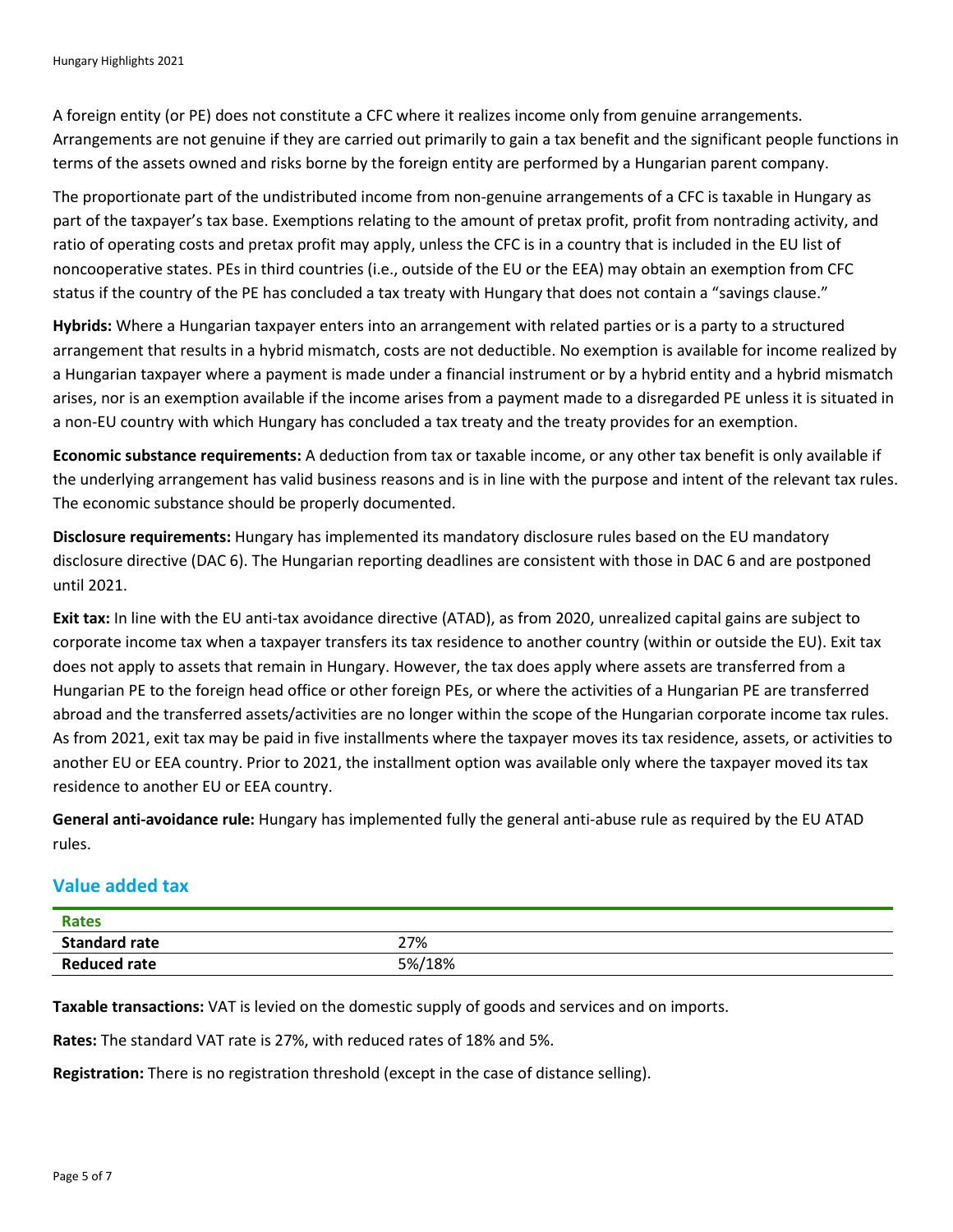**Filing and payment:** Monthly, quarterly, or annual filing and payment may be required on a self-assessment basis, depending on the amount of the VAT liability. In general, VAT compliance is being transitioned to electronic platforms (e.g., data reporting obligation in the case of invoices). As from 1 July 2021, based on the data received, the tax authorities will prepare draft VAT returns monthly, quarterly, or annually for the approval of the taxpayer.

#### **Other taxes on corporations and individuals**

Unless otherwise stated, the taxes in this section apply both to companies and individuals and are imposed at the national level.

**Social security contributions:** Employers must pay social tax at a rate of 15.5% on an employee's gross wages. A vocational training contribution of 1.5% also is payable by the employer.

Employees are required to make social security contributions of 18.5%, which are withheld from gross salary by the employer. Social security contributions generally may apply on certain income types (such as dividends, subject to a cap).

**Payroll tax:** There is no payroll tax.

**Capital duty:** There is no capital duty.

**Real property tax:** Building tax/plot tax is imposed at the discretion of the municipalities.

**Transfer tax:** The transfer of real estate or shares in companies holding Hungarian real estate is subject to transfer tax payable by the purchaser at a rate of 4% of the value of the property up to HUF 1 billion, and 2% on the portion of the value exceeding HUF 1 billion. The total tax liability is capped at HUF 200 million per property. Various exemptions may apply, e.g., for transfers made in preferential mergers or demergers of companies.

**Stamp duty:** Various stamp duties apply in administrative and court procedures.

**Net wealth/worth tax:** There is no net wealth tax or net worth tax.

**Inheritance/estate tax:** The general rate of inheritance duty is 18%, and a reduced 9% rate applies to residential buildings. The inheritance is fully exempt in the case of direct descendants and the surviving spouse.

**Other:** Transfer tax is levied on the acquisition of motor vehicles.

Other taxes include gift tax up to 18% with a reduced rate of 9% on residential buildings and full exemption in the case of direct descendants and a spouse.

Local business tax must be paid based on the business activity carried out in a municipality. The tax is imposed on the total revenue realized from the sale of goods and provision of services (except for royalty revenue) reduced by the cost of goods sold, cost of raw materials, cost of services on-sold, fees paid to subcontractors, and R&D expenses. The tax rate is at the discretion of the municipality but cannot exceed 2%. Local business tax must be declared annually on a selfassessment basis. As from 2021, taxpayers only have to submit their local business tax returns to the state tax authority instead of local municipalities.

**Tax treaties:** Hungary signed the OECD multilateral instrument (MLI) on 7 June 2017 but has not yet ratified the MLI. Hungary has 80 tax treaties in effect. For information on Hungary's tax treaty network, visit [Deloitte International Tax](https://www.dits.deloitte.com/#Jurisdiction/8)  [Source.](https://www.dits.deloitte.com/#Jurisdiction/8)

**Tax authorities:** National Tax and Customs Office